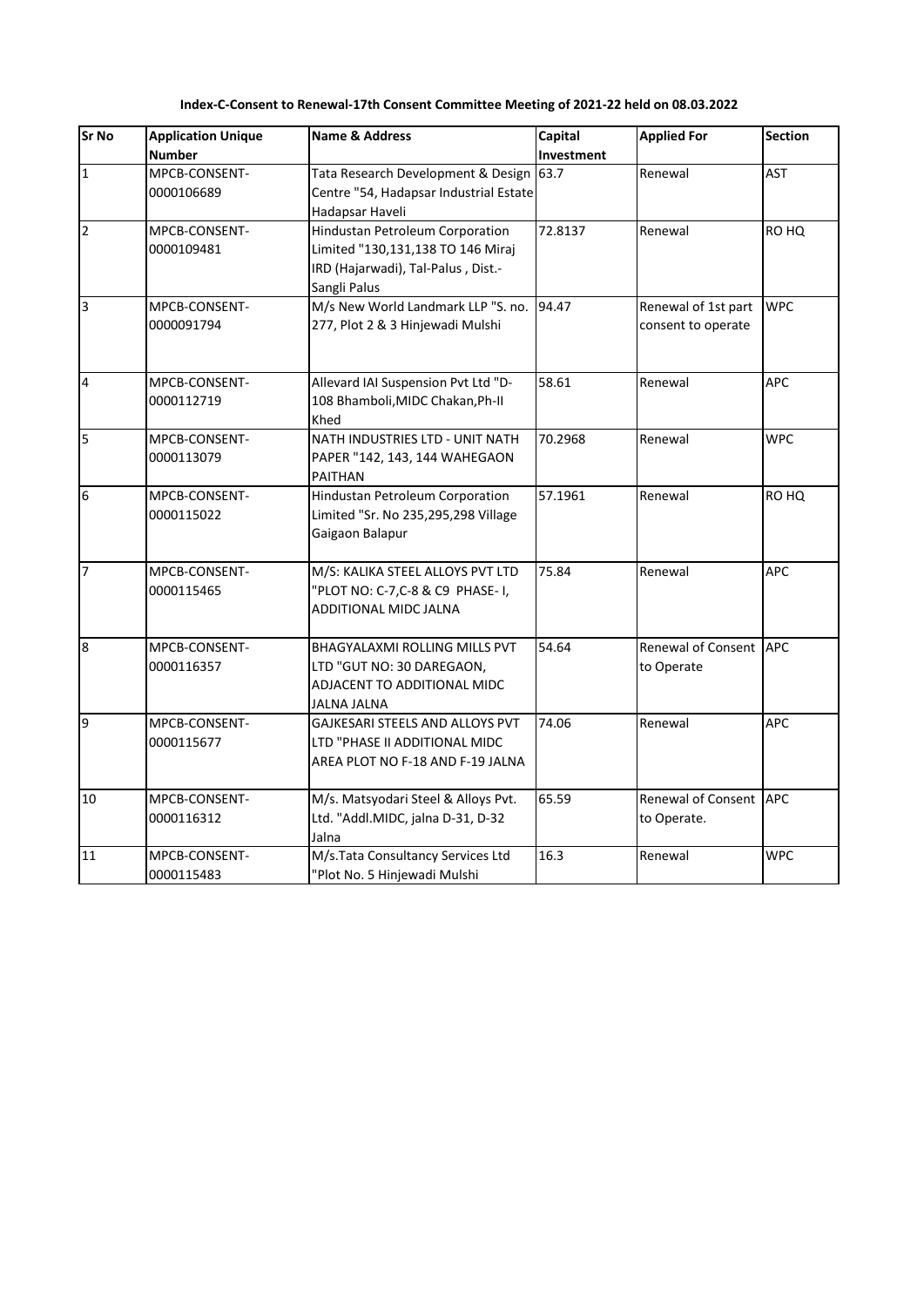| 12 | MPCB-CONSENT-<br>0000116500 | M/S: RATHI STEEL & METAL PVT LTD<br>"PLOT NO: F-12 ADDL MIDC JALNA                                                                                                                             | 147.35   | 1st Consent to<br>Operate for<br>expansion, Renewal<br>of existing Consent<br>to Operate and their<br>amalgamation with<br>change in name<br>from M/s. Rajuri<br>Steels Pvt. Ltd. to<br>M/s. Rathi Steel &<br>Metal Pvt. Ltd. | APC        |
|----|-----------------------------|------------------------------------------------------------------------------------------------------------------------------------------------------------------------------------------------|----------|-------------------------------------------------------------------------------------------------------------------------------------------------------------------------------------------------------------------------------|------------|
| 13 | MPCB-CONSENT-<br>0000116474 | M/S: SRJ PEETY STEELS PRIVATE<br>LIMITED "ADDITIONAL MIDC JALNA<br>PLOT NO:D-50/1,D-50/2,D-51/1,D-<br>51/2,D-52/1,E-8/9,E-8/10,E-8/10(P), E-<br>45, B-29, B-30/1, B-30/2, B-30/3. JALNA        | 113.22   | Renewal of Consent<br>to Operate with<br>enhanced<br>production capacity                                                                                                                                                      | APC        |
| 14 | MPCB-CONSENT-<br>0000116177 | Om Sairam Steels and Alloys pvt Ltd<br>"0 Plot No-F 1,2,3,8,9,10 MIDC Phase -<br>II Jalna, Gut No-46,63 Daregaon<br>Adjacent MIDC Jalna                                                        | 93.57    | Renewal of Consent<br>to Operate                                                                                                                                                                                              | <b>APC</b> |
| 15 | MPCB-CONSENT-<br>0000116876 | M/S: METAROLLS ISPAT PVT LTD<br>"GUT NO: 48, ADJACENT TO MIDC<br>PHASE II DAREGAON JALNA                                                                                                       | 74.6     | Renewal of Consent APC<br>to Operate                                                                                                                                                                                          |            |
| 16 | MPCB-CONSENT-<br>0000115627 | M/s. VITP Pvt Ltd "Plot no. 2, Building 368.55<br>No. SEZ 7,8,9 Qubix business park,<br>Plot no. 2 blueridge township, phase<br>II near Raiiv Gandhi Infotech Park<br>Hinjewadi Phase 1 Mulshi |          | Renewal                                                                                                                                                                                                                       | <b>WPC</b> |
| 17 | MPCB-CONSENT-<br>0000116744 | Ballarpur Opencast Mine "284 285<br>286 287 288 289 290 near ballarpur<br>town Ballarpur                                                                                                       | 53.95    | Renewal                                                                                                                                                                                                                       | APC        |
| 18 | MPCB-CONSENT-<br>0000115066 | FUCHS LUBRICANTS (INDIA) PVT.LTD.<br>"N-69 ADDITIONAL AMBERNATH<br>INDUSTRIAL AREA, ANANDNAGAR<br>AMBERNATH                                                                                    | 77.178   | Consent to 1st<br>Operate for<br>expansion &<br><b>Renewal of Existing</b><br>Consent by<br>amalgamation of<br>consents                                                                                                       | <b>AST</b> |
| 19 | MPCB-CONSENT-<br>0000110745 | M/s. KoltePatil Developer Limited "<br>IVY ESTATE " (Before Merger Corolla<br>Reality Ltd) "Gat No. 677, 687(P),<br>689(P), 690 to 710 Wagholi Haveli                                          | 490.7241 | Renewal                                                                                                                                                                                                                       | <b>WPC</b> |
| 20 | MPCB-CONSENT-<br>0000114995 | M/s. Minda Industries Ltd. "Plot No. B-69.71<br>6 MIDC Chakan, Mhalunge (Ingale)<br>KHED                                                                                                       |          | Renewal                                                                                                                                                                                                                       | APC        |